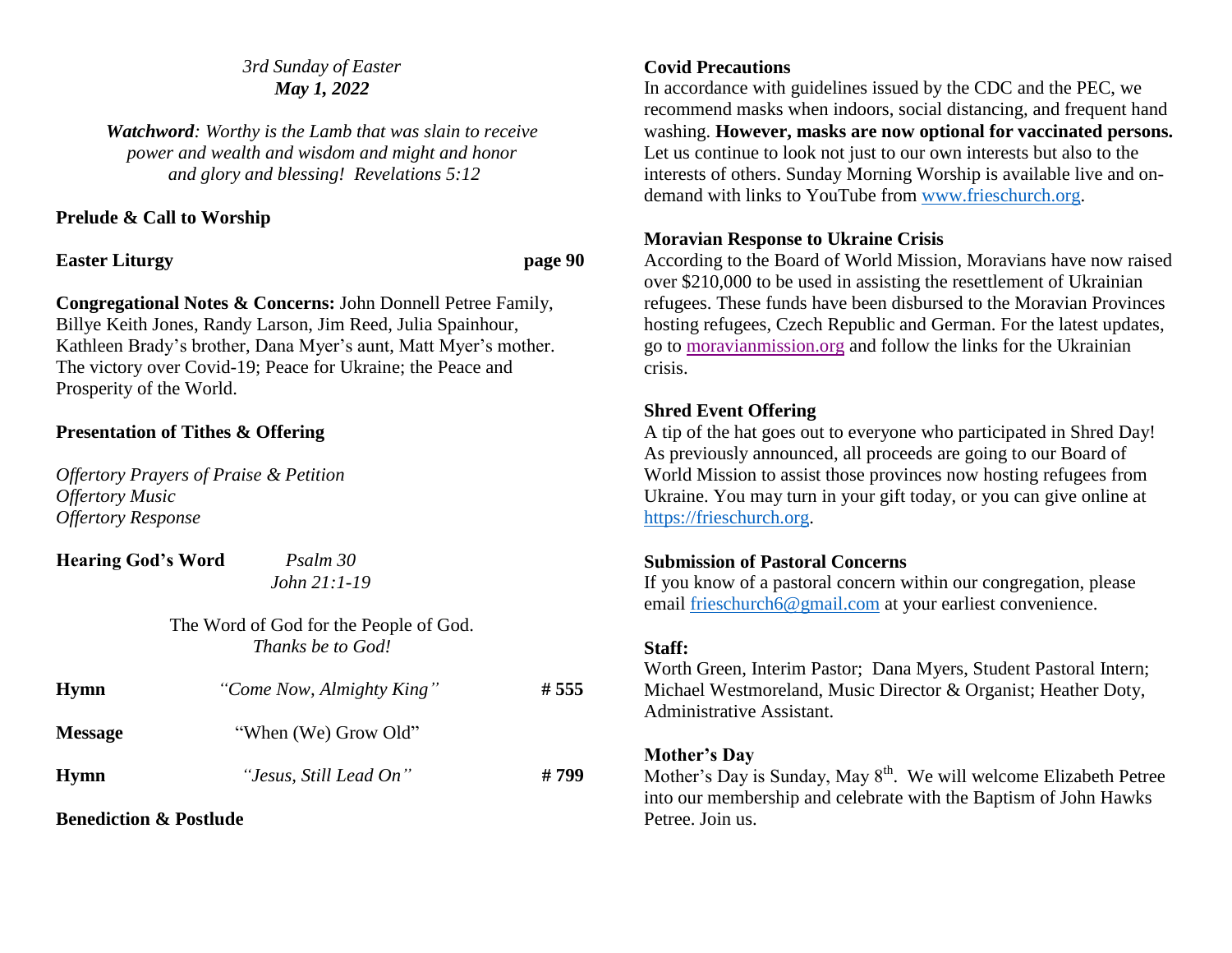#### **Calendar of Events**

**Today** After Worship Potluck - Recognition of Dana Myers and her family and first official use of refurbished Fellowship Hall. Y'all come!

**Tuesday** 7:00 p.m. In-Person Board Meeting.

**Next Sunday** 11:00 a.m. Worship. Baptism of John Hawks Petree.

#### **The Renovation of the Fellowship Hall**

Many people made the renovation of our Fellowship Hall possible. It started with a gift of beautiful carpet from Sonny Whitney—enough for the fellowship hall and the back hall on the main floor. It continued with the hard work of a committee chaired by Greg Knouse, and design consultation by Betsy Hines and Sanjay Aher. Others who helped include Rob and Whitney Lang, Monroe Bowles, Roger Faircloth, and George Lamb who scheduled the installation of the chandeliers. Patti and John Petree gave the blinds, and Linda and Ron Montaquila custom-tailored their length. Meanwhile, the Technology Committee chaired by Mark Lamb and including George Lamb and Monroe Bowles worked to bring high-speed internet to our sanctuary, enabling us to simulcast our worship services online and into our fellowship hall. Both these goals grew out of a goal-setting event we held just prior to the Pandemic. They are but the beginning of a new era of outreach and ministry here at Fries. Let us thank God for what we have done and ask for God's guidance and blessing on all that is yet to be done.

**Today's Board Members:** Greg Knouse & Patti Petree (recycle) **Next Sunday's Board Members:** Margaret Couch & Greg Knouse **Attendance Sunday Worship (4/24/2022):** 36

**Fries Memorial Moravian Church**

*May 1, 2022*



**251 North Hawthorne Road Winston-Salem, N.C. 27104 frieschurch.org frieschurch@gmail.com**

*The Motto: In Essentials, Unity; in Non-Essentials, Liberty; in All Things, Love."*

*The Good News: God Creates, Redeems, and Sustains, That we might respond in Faith, Love, and Hope!*